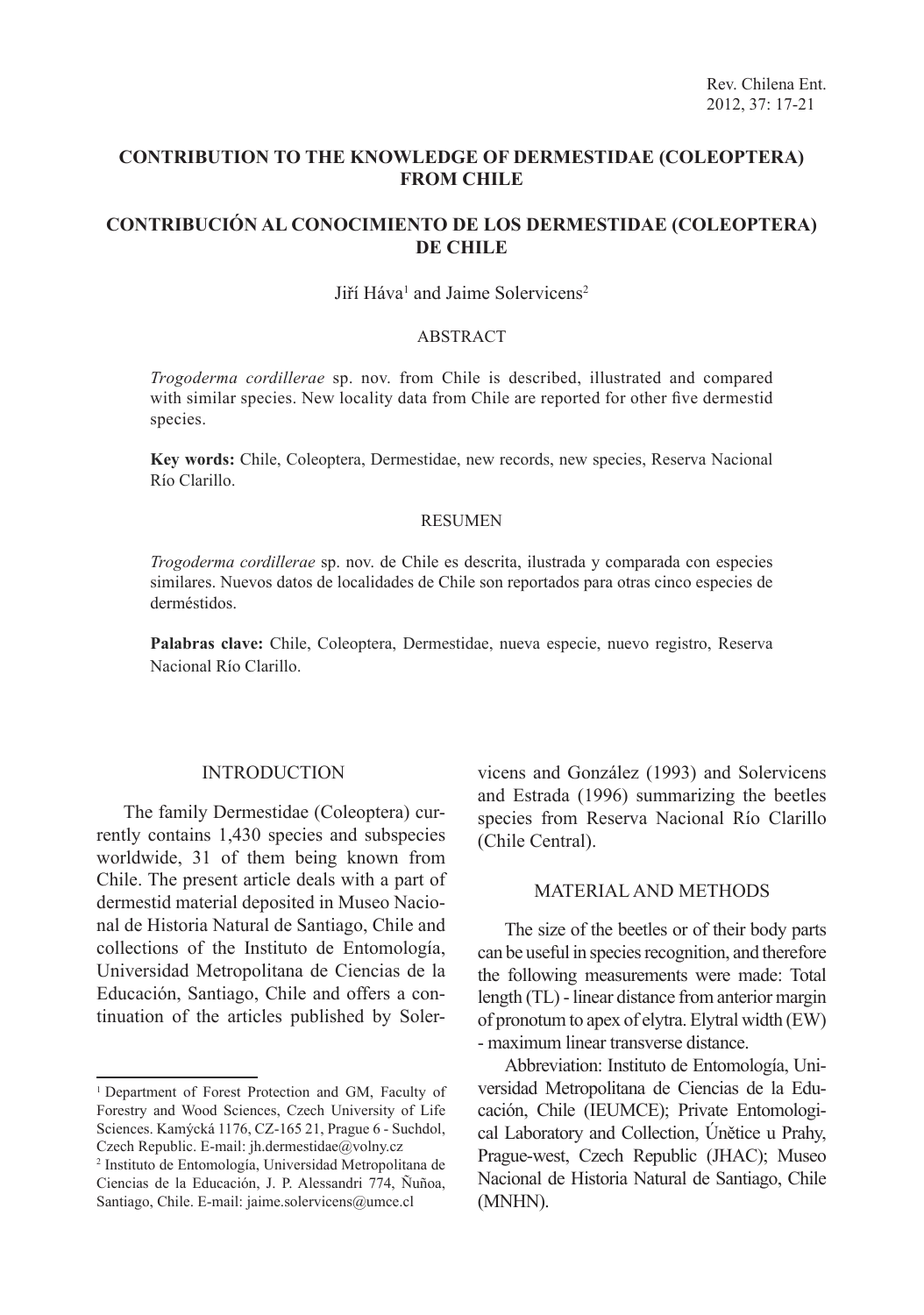### RESULTS

### **Subfamily Dermestinae**

### *Dermestes* (*Dermestes*) *patagoniensis* Háva et Kalík, 2005

*Dermestes peruvianus*: Solervicens and González, 1993: 62.

**Material examined:** Chile, Cordillera, Río Clarillo, 6/7-3/9-1989, C. Gonzále lgt., malaise trap, 1 female, J. Háva det. (MNHN).

**Distribution:** A species recently described from Chile and Argentina (Háva and Kalík, 2005); new locality data from Chile.

#### **Subfamily Attageninae**

*Attagenus bitaeniatus* (Steinheil, 1869)

### (Figs. 1-3)

**Material examined:** Chile, Reserva Nacional Río Clarillo, Región Metropolitana de Santiago, 4/12/2007 - 8/1/2008, Jaime Solervicens Coll., 9 spec., J. Háva det. (3 IEUMCE, 3 MNHN, 3 JHAC).

**Remarks:** The antenna of male, male genitalia and 9th sternite of the species are first illustrated. The series studied includes a specimen covered with golden-yellow pubescence on dorsal surfaces, which is very rare, the usual pubescence being white and light yellow.

**Locality:** Reserva Nacional Río Clarillo, Provincia de Cordillera, Región Metropolitana de Santiago, Chile (33º 43' 19.97'' S, 70º 29' 28.78'' W, altitude: 872 m).

**Habitat:** Evergreen sclerophyll forest of the preandean slopes in the mediterranean zone of Chile. Collecting method: light trap.

**Distribution:** A species known from Argentina, Brazil, Bolivia, Chile, Paraguay (Háva 2003, 2012); new locality data from Chile.



Figures. 1-3. *Attagenus bitaeniatus* (Steinheil, 1869). 1. Antenna of male; 2. Male genitalia; 3. 9<sup>th</sup> sternite (Scale =  $0.25$  mm).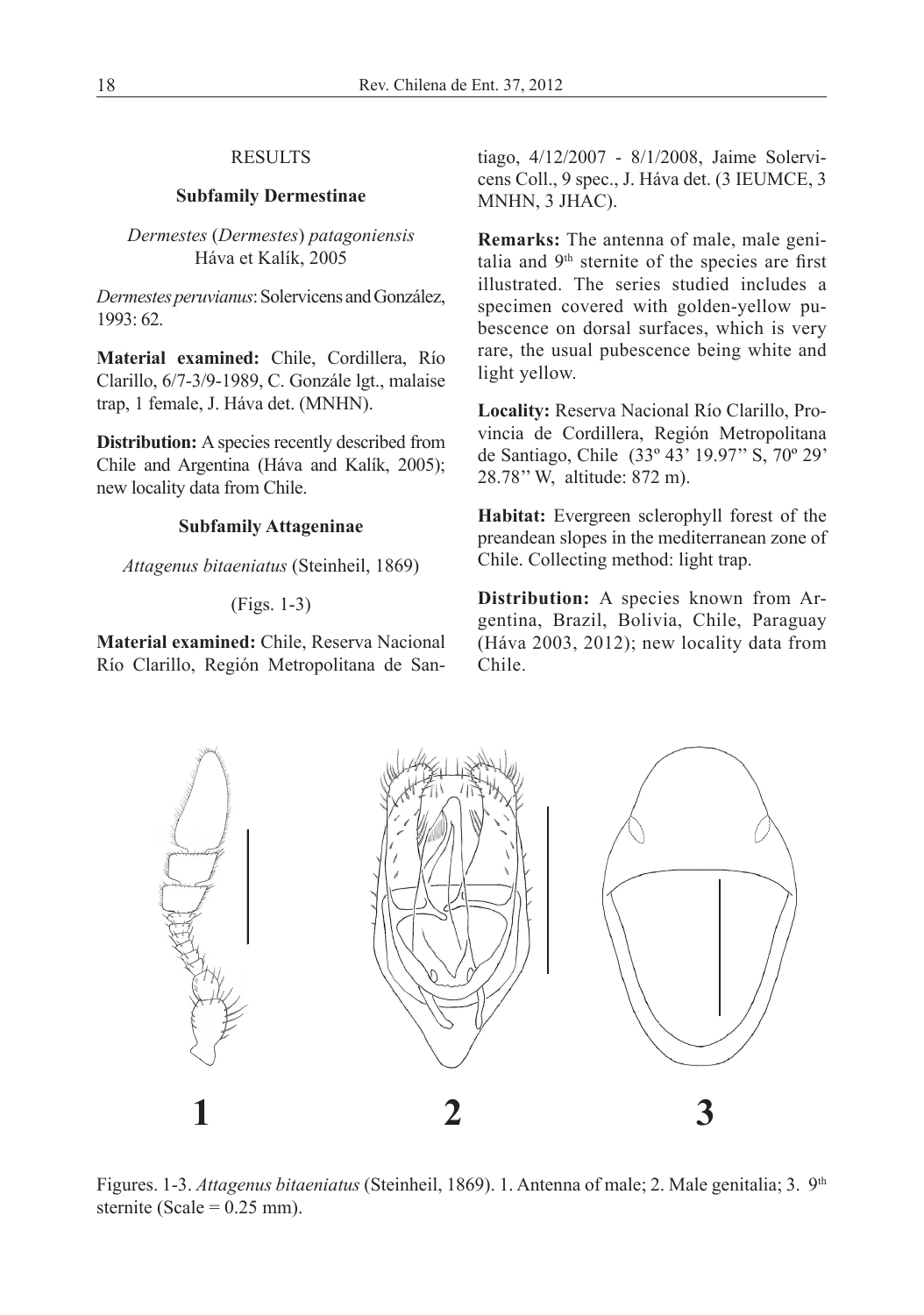### **Subfamily Megatominae**

### *Trogoderma angustum* (Solier in Gay, 1849)

**Material examined:** Chile, Cordillera, Los Maitenes, 14/10/02-31/12/02, tallos florales de *Puya berteroana*, J. Solervicens leg., 2 spec., J. Háva det. (MNHN); Chile, Santiago, Macul, 2/12/1985, J. Solervicens leg., 1 spec., J. Háva det. (IEUMCE).

**Distribution:** A species known from Europe, Argentina, Chile, Peru, USA, India, Pakistan, Thailand, New Zealand (Háva and Kadej, 2009; Háva, 2012); new locality data from Chile.

### *Trogoderma cordillerae* sp. nov.

## (Figs. 4-6)

**Type material:** Holotype (♀): Chile, Cordillera, R. N. Río Clarillo, 7/11/02-30/12/02, J. Solervicens leg. / infrutescencia de *Puya coerulea* / *Trogoderma* sp., J. Solervicens det. 03, (MNHN). The specimen of the species described here is provided with a red, printed label with the text as follows: ''HOLOTYPE *Trogoderma cordillerae* sp. n. J. Háva & J. Solervicens det. 2012".

**Description.** Habitus (Figs. 4-5). Body TL 3.9 EW 2.0 (in mm). Dorsal integument with head and pronotum dark brown, elytra dark brown and light brown. Ventral integument with thorax, abdomen and antennae brown, legs light brown. Head with median ocellus. Pubescence of dorsal surfaces and head light brown (might seem to be golden or grey in transparent light) - uniform, dorsal patterns present; pubescence of undersurfaces light brown. Antenna 11-segmented, covered with brown hairs; configuration in female as illustrated (Fig. 6). Antennal segments I-VII brown, VIII-XI brownish-black in female. Pronotum coarsely punctate, lateral parts slightly dentate. Scutellum visible but minute. Elytra with punctures on disc subequal in size to those on pronotum. Pubescence of elytra consisting of brown hairs, dorsal light brown patterns (Fig. 4) consisting of yellowish hairs. Epipleuron unicolorous, with brown hairs. Prosternum finely punctate, prosternal process moderately long, without median carina. Antennal fossa occupying the whole hypomeron, deeply excavated, floor of fossa microscopically punctate. Mesosternal disc with punctures on disc subequal in size to those on pronotum and prosternum, metasternum without discal striae. First visible abdominal sternite without distinct oblique discal striae. Legs light brown with short yellow setae (missing left middle and posterior legs).

Male unknown.

**Differential diagnosis.** The new species is visually very similar to *Trogoderma vicinum* (Solier in Gay, 1849), but differs from it and from all the known Chilean species by a very convex shape of the pronotum medially, the pronotum being distinctly (nearly triangularly) widened backward from its anterior margin and lateral margins being visible from above, by the structure of antennae, colour and punctuation of the pronotum and elytra.

**Etymology:** Named according to the type locality, Cordillera.

## **Supplemented key of** *Trogoderma* **species Háva and Kadej (2009)**

21(22) Elytral integument bicolorous.............. A(B) Each elytron with three or four reddish transverse fasciae covered by white pubescence; pronotum not very convex medially........ *Trogoderma rubiginosum* (Solier in Gay, 1849) B(A) Each elytron with one broad transverse fasciae extended at the rear suture and elytron; pronotum very convex medially....................... ......................*Trogoderma cordillerae* sp. nov. 22(21) Elytral integument unicolorous; elytra black or dark brown, matt; pronotum coarsely punctate.............................................. ...... *Trogoderma vicinum* (Solier in Gay, 1849)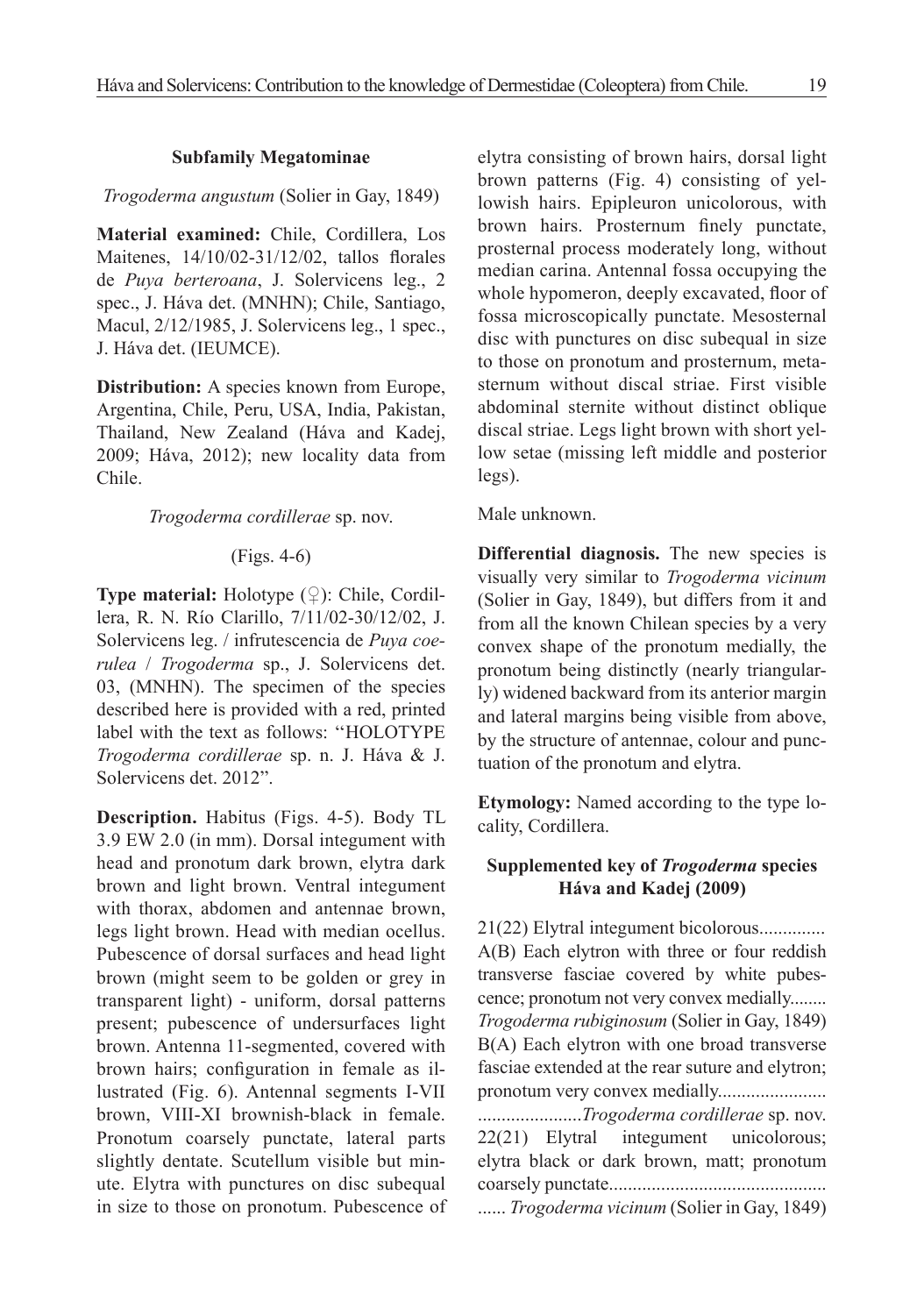

Figures. 4-6. *Trogoderma cordillerae* sp. n. 4. Habitus dorsal aspect; 5. Habitus lateral aspect; 6. Antenna of female.

#### *Trogoderma obscurum* Pic, 1936

**Material examined:** Chile, La Campana, Limache, Valparaíso, 12.xii.1969, J. Solervicens leg., 1 spec., J. Háva det. (MNHN).

**Distribution:** Species known from Brazil and Chile (Háva and Kadej, 2009; Háva, 2012); new locality data from Chile.

*Trogoderma rubiginosum* (Solier in Gay, 1849)

*Trogoderma rubiginosum*: Solervicens and González, 1993: 62.

*Trogoderma rubiginosum*: Solervicens and Estrada, 1996: 41.

**Material examined:** Chile, Reserva Nacional Río Clarillo, 12/11/91, ex *Trevoa trinervis*, J. Solervicens leg., 1 male, J. Háva det. (MNHN); Chile, Reserva Nacional Río Clarillo, 5/12/91, ex *Lithraea caustica*, J. Solervicens leg., 1 female, J. Háva det. (IEUMCE).

**Distribution:** Species known from Chile (Háva and Kadej, 2009; Háva, 2012).

#### ACKNOWLEDGEMENTS

We would like to thank M. Rakovič (Prague, Czech Republic) for critical reading of the manuscript. This research was partly supported by grant of the Ministry of Agriculture of the Czech Republic No. QH91097.

### LITERATURE CITED

- Háva, J. 2003. World Catalogue of the Dermestidae (Coleoptera). *Studie a Zprávy Oblastního Muzea Praha východ v Brandýse nad Labem a Staré Boleslavi*, *1*: 1-196.
- Háva, J. 2010. *Trogoderma novaki* n. sp., a new species from Chile (Coleoptera: Dermestidae: Megatominae). *Boletín de la Sociedad Entomológica Aragonesa*, *46*: 93-94.
- Háva, J. 2012. Dermestidae of the World (Coleoptera). An interactive manual. (open in 2004). Available from: http://www.dermestidae.wz.cz (accessed 11 January 2012)
- Háva J. and M. Kadej, 2009. Contribution to the knowledge of the genus *Trogoderma* (Coleoptera: Dermestidae: Megatominae)